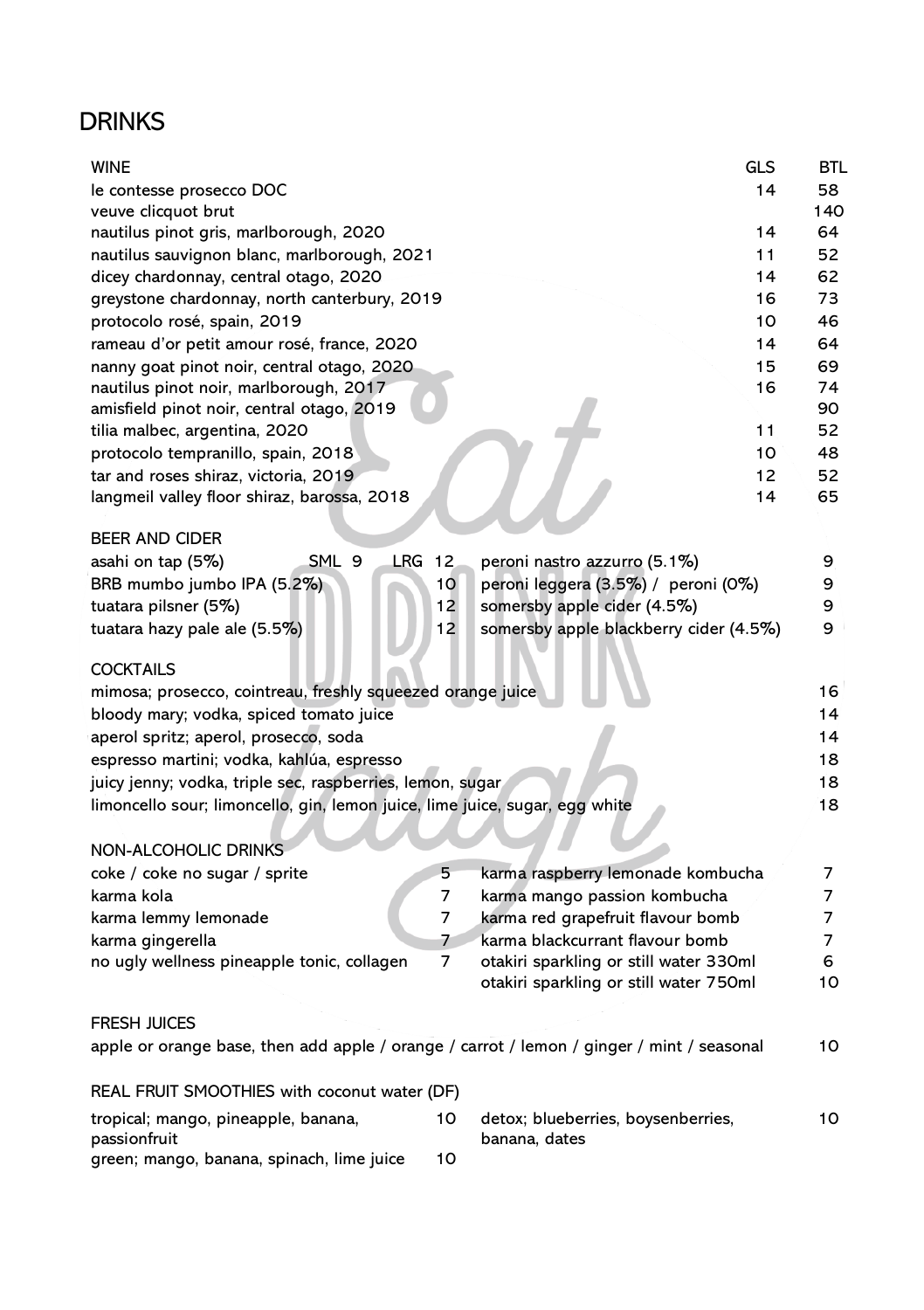## **DRINKS**

| WINE                                                                                      |                 | <b>GLS</b>                             | BTL |
|-------------------------------------------------------------------------------------------|-----------------|----------------------------------------|-----|
| le contesse prosecco DOC                                                                  |                 | 14                                     | 58  |
| veuve clicquot brut                                                                       |                 |                                        | 140 |
| nautilus pinot gris, marlborough, 2020                                                    |                 | 14                                     | 64  |
| nautilus sauvignon blanc, marlborough, 2021                                               |                 | 11                                     | 52  |
| dicey chardonnay, central otago, 2020                                                     |                 | 14                                     | 62  |
| greystone chardonnay, north canterbury, 2019                                              |                 | 16                                     | 73  |
| protocolo rosé, spain, 2019                                                               |                 | 10                                     | 46  |
| rameau d'or petit amour rosé, france, 2020                                                |                 | 14                                     | 64  |
| nanny goat pinot noir, central otago, 2020                                                |                 | 15                                     | 69  |
| nautilus pinot noir, marlborough, 2017                                                    |                 | 16                                     | 74  |
| amisfield pinot noir, central otago, 2019                                                 |                 |                                        | 90  |
| tilia malbec, argentina, 2020                                                             |                 | 11                                     | 52  |
| protocolo tempranillo, spain, 2018                                                        |                 | 10                                     | 48  |
| tar and roses shiraz, 2019                                                                |                 | 12                                     | 52  |
| langmeil valley floor shiraz, barossa, 2018                                               |                 | 14                                     | 65  |
| BEER AND CIDER                                                                            |                 |                                        |     |
| SML<br>9<br>LRG<br>asahi on tap (5%)                                                      | 12              | peroni nastro azzurro (5.1%)           | 9   |
| BRB mumbo jumbo IPA (5.2%)                                                                | 10 <sup>1</sup> | peroni leggera (3.5%) / peroni (0%)    | 9   |
| tuatara pilsner (5%)                                                                      | 12              | somersby apple cider (4.5%)            | 9   |
| tuatara hazy pale ale (5.5%)                                                              | 12              | somersby apple blackberry cider (4.5%) | 9   |
| COCKTAILS                                                                                 |                 |                                        |     |
| mimosa; prosecco, cointreau, freshly squeezed orange juice                                |                 |                                        | 16  |
| bloody mary; vodka, spiced tomato juice                                                   |                 |                                        | 14  |
| aperol spritz; aperol, prosecco, soda                                                     |                 |                                        | 14  |
| espresso martini; vodka, kahlúa, espresso                                                 |                 |                                        | 18  |
| juicy jenny; vodka, triple sec, raspberries, lemon, sugar                                 |                 |                                        | 18  |
| limoncello sour; limoncello, gin, lemon juice, lime juice, sugar, egg white               |                 |                                        | 18  |
| NON-ALCOHOLIC DRINKS                                                                      |                 |                                        |     |
| coke / coke no sugar / sprite                                                             | 5               | karma raspberry lemonade kombucha      | 7   |
| karma kola                                                                                | 7               | karma mango passion kombucha           | 7   |
| karma lemmy lemonade                                                                      | 7               | karma red grapefruit flavour bomb      | 7   |
| karma gingerella                                                                          | 7               | karma blackcurrant flavour bomb        | 7   |
| no ugly wellness pineapple tonic, collagen                                                | 7               | otakiri sparkling or still water 330ml | 6   |
|                                                                                           |                 | otariki sparkling or still water 750ml | 10  |
| <b>FRESH JUICES</b>                                                                       |                 |                                        |     |
| apple or orange base, then add apple / orange / carrot / lemon / ginger / mint / seasonal |                 |                                        | 10  |
| REAL FRUIT SMOOTHIES with coconut water (DF)                                              |                 |                                        |     |
| tropical; mango, pineapple, banana,                                                       | 10              | detox; blueberries, boysenberries,     | 10  |
| passionfruit<br>green; mango, banana, spinach, lime juice                                 | 10              | banana, dates                          |     |